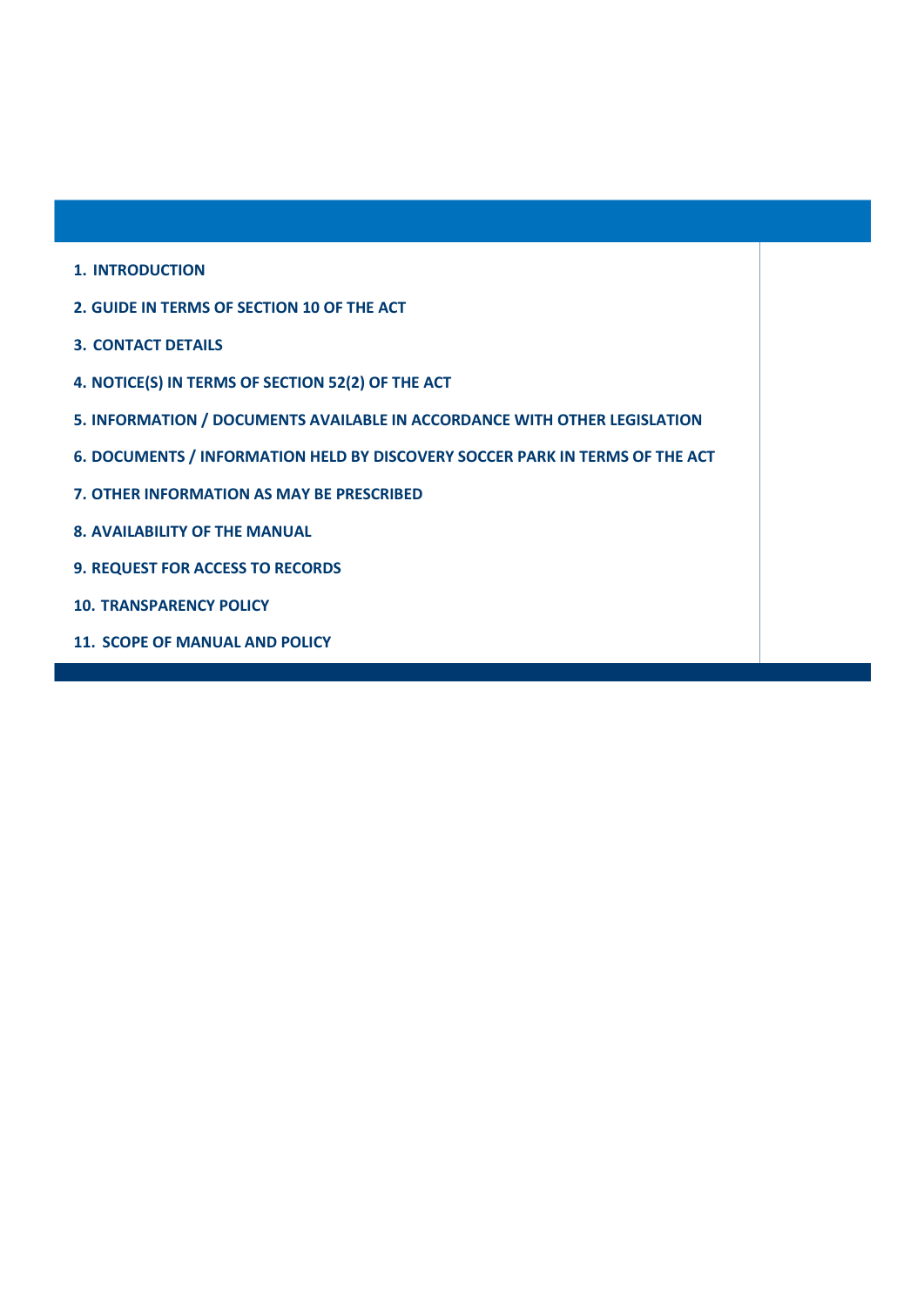## **1. INTRODUCTION**

#### The manual is made in accordance with the provisions of the Act.

The manual may be amended from time to time and as soon as any amendments have been finalised the latest version of the manual will be available.

## The following words will bear the following meaning in this manual:-

#### "**the Act**"

shall mean the Promotion of Access to Information Act, No. 2 of 2000, read together with all relevant regulations published from time to time;

#### "**the/this manual**"

shall mean this manual together with all annexures thereto as available at the premises of Discovery Soccer Park from time to time;

" **Newshelf 883 (Pty) Ltd tdg as Discovery Soccer Park** " shall mean Newshelf 883 (Pty) Ltd tdg as Discovery Soccer Park company;

#### "**Republic**"

shall mean the Republic of South Africa;

## "**SAHRC**" shall mean the South African Human Rights Commission.

**Objectives of Manual**

The reference, in this Manual, to any information in addition to that specifically required in terms of Section 51 of the Act does not create any right or entitlement (contractual or otherwise) to receive such information, other than in terms of the Act.

The Act provides that a person may only request information in terms of the Act, if the information is required for the exercise or protection of a right. Information will therefore not be furnished unless a person clearly provides sufficient particulars to enable Discovery Soccer Park to identify the right the requester is seeking to protect as well as an explanation of why the requested information is required for the exercise of protection of that right. The process prescribed in the Act as read with the regulations to the Act must be followed in pursuing any request.

# **2. CONTACT DETAILS** (Section 51(1)(A) of the Act)

| Name of body:         | <b>NEWSHELF 883 (PTY) LTD TRADING AS</b><br><b>DISCOVERY SOCCER PARK</b> |
|-----------------------|--------------------------------------------------------------------------|
| Address:              | <b>21 North Street, Illovo</b><br><b>Sandton 2196</b>                    |
| Telephone:<br>E-mail: | (011) 447 1198<br>info@discoverysoccerpark.co.za                         |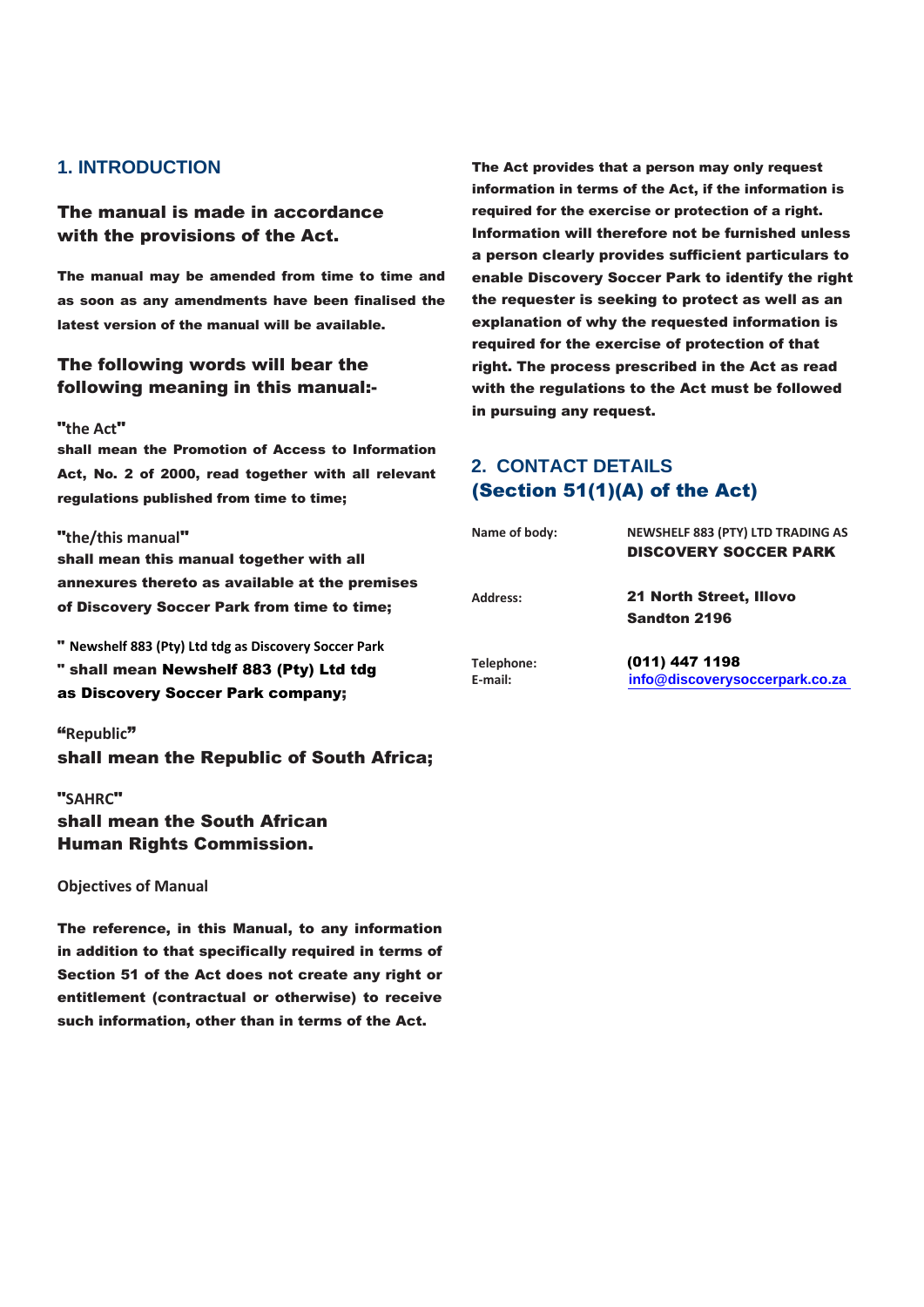## **3. GUIDE IN TERMS OF SECTION 10 OF THE ACT** (Section 51(1)(b) of the Act)

Section 10 of the Act requires the SAHRC to compile a guide containing such information as may be required by a person who wishes to exercise any right contemplated in the Act. The guide is available at the offices of the SAHRC at 29 Princess of Wales Terrace, cnr York and St. Andrews Street, Parktown and on its website www.sahrc.org.za.

**Contact details of the South African Human Rights Commission:**

#### PAIA Unit

The Research and Documentation Department Private Bag 2700 HOUGHTON 2041

| Telephone: | +27 11 877 3825          |
|------------|--------------------------|
| Fax:       | +27 11 403 0625          |
| Website:   | www.sahrc.org.za         |
| E-mail:    | <b>PAIA@sahrc.org.za</b> |

### **4. NOTICE(S) IN TERMS OF SECTION 52(2) OF THE ACT** (Section 51(1)(c) of the Act)

At this stage no notice(s) has / have been published.

### **5. INFORMATION / DOCUMENTS /AILABLE IN ACCORDANCE WITH OTHER LEGISLATION** (Section 51(1)(d) of the Act)

Information may be available in accordance with the following legislation subject to the terms of that legislation (please note that this is not an exhaustive list):-

- Income Tax Act, No. 58 of 1962
- •Value-Added Tax Act, No. 89 of 1991
- •Unemployment Insurance Act, No. 63 of 2001
- Unemployment Insurance Contributions Act, No. 4 of 2002
- Basic Conditions of Employment Act, No. 75 of 1997
	- Employment Equity Act, No. 55 0f 1998
	- •Compensation for Occupational Injuries and Diseases Act, No. 130 of 1993
	- Insolvency Act, No. 24 of 1936
	- Occupational Health and Safety Act, No. 85 of 1993
	- •Copyright Act, No. 98 of 1978

Labour relations Act, No. 66 of 1995

- •South African Reserve Bank Act, No. 90 of 1989
- Compensation for Occupational Injuries and Diseases Act 130 of 1993
- •Consumer Protection Act 68 of 2008
- •Protection of Personal Information Act 4 of 2013

#### **6. DOCUMENTS / INFORMATION HELD BY Newshelf 883 (Pty) Ltd tdg as Discovery Soccer Park IN TERMS OF THE ACT** (Section 51(1)(e) of the Act)

#### 6.1 Webpage

The Discovery Soccer Park website: www.discoverysoccerpark.co.za, accessible to anyone with access to the internet.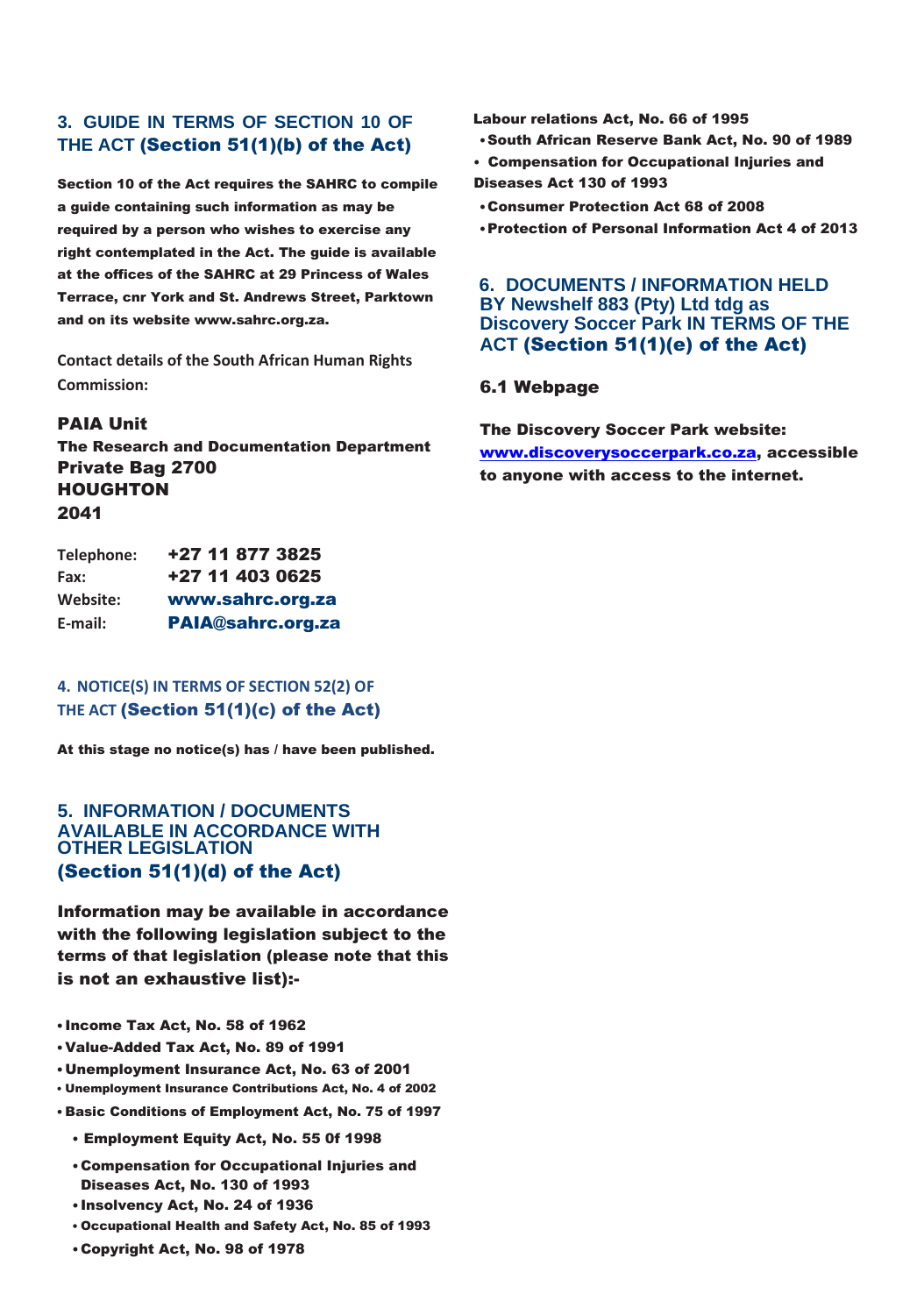#### **DESCRIPTION OF SUBJECTS AND CATEGORIES OF RECORDS HELD**

**Category: Secretarial Subjects:**

- Memorandum of Association
- Articles of Association
- Register of members
- Shareholder meetings:
	- o Attendance register
	- o Resolutions
	- o Minutes
- General correspondence

**Category: Finance**

**Subjects:**

- Invoices
- Credit/Debit Notes
- Journals, Ledgers & Balance Sheets
- Income Statements
- Trial Balance statements
- Cash Flow statements
- Tax invoices
- Salary information
- Auditors Report
- General correspondence

**Category: Administration Subjects:**

- Suppliers
- Debtors and Creditors
- Insurance Policies
- Lease Agreements
- General correspondence

**Category: Human Resources Subjects:**

- Employee's personal details
- Remuneration
- Employee Benefits
- Disciplinary records
- Employee contract
- General correspondence

**Category: Legal**

**Subjects:**

- Contracts / Agreements
- Litigation Records
- General correspondence